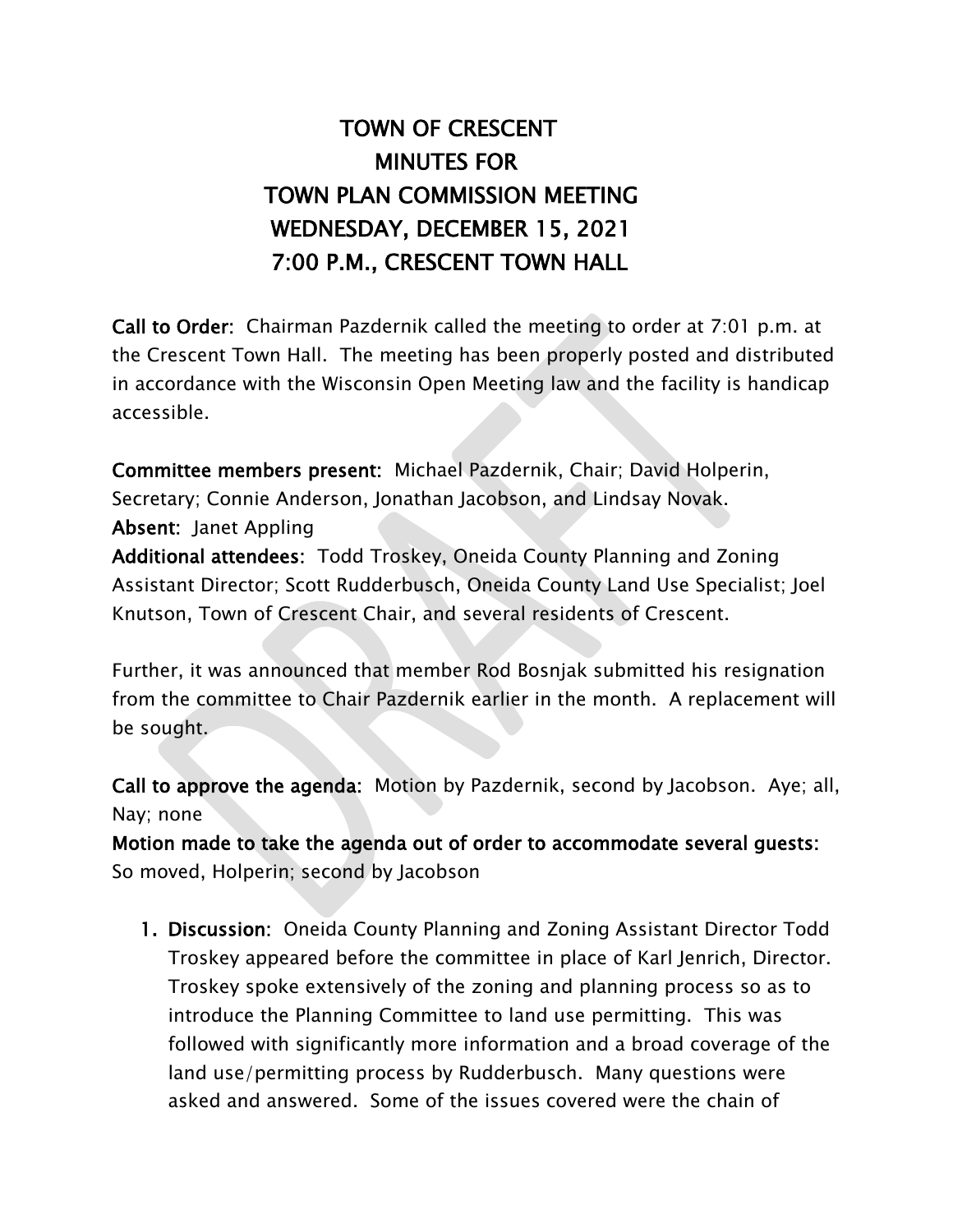command and custody with respect to land use applications, shoreline issues, conditional use permit issues, time schedules, and much more. This was followed by a brief discussion of the Town of Crescent current and past zoning issues.

A discussion of shoreland zoning followed, with a specific focus on a recent Town of Newbold court case. Questions were asked as to the relevancy of that case to our township.

An inquiry was made to the specialists regarding the possibility of our committee developing the new strategic plan in pieces, or, whether it must be completed to entirety before submission for approval/denial by the full township board. This was followed by discussion. No decisions on any of the above were tendered.

2. Discussion/decision: Conditional Use Permit Application – Mark and Sherry Roffers, potential buyers, property location of 3611 Hwy 47.

The CUP application was circulated and there were many questions that followed, such as land use, boundaries of potential construction, as well as signage, traffic flow, etc. The application calls for a multi-tenant habitation of the existing structure on the property with new development to follow. The applicants are looking to establish a U-Haul business of their own in addition to retaining all of the current tenants of the present property owner. In the future, it is expected the U-Haul business would add a storage building large enough to house transit trailers and "U-Store" cartons of various sizes for periods of up to six months each. The Oneida Transit Authority busses are to continue to use the facility and property along with the other two office rentals to two other commercial tenants. Motion made by Holperin to recommend approval to the full town board of the application as submitted; second by Jacobson. Further discussion – question as to whether or not the Town of Crescent can put a moratorium on all future applications until a complete zoning plan is put into place. This will be looked into, but it would appear the answer is likely to be "no". The applicants were commended for the quality and content of their application.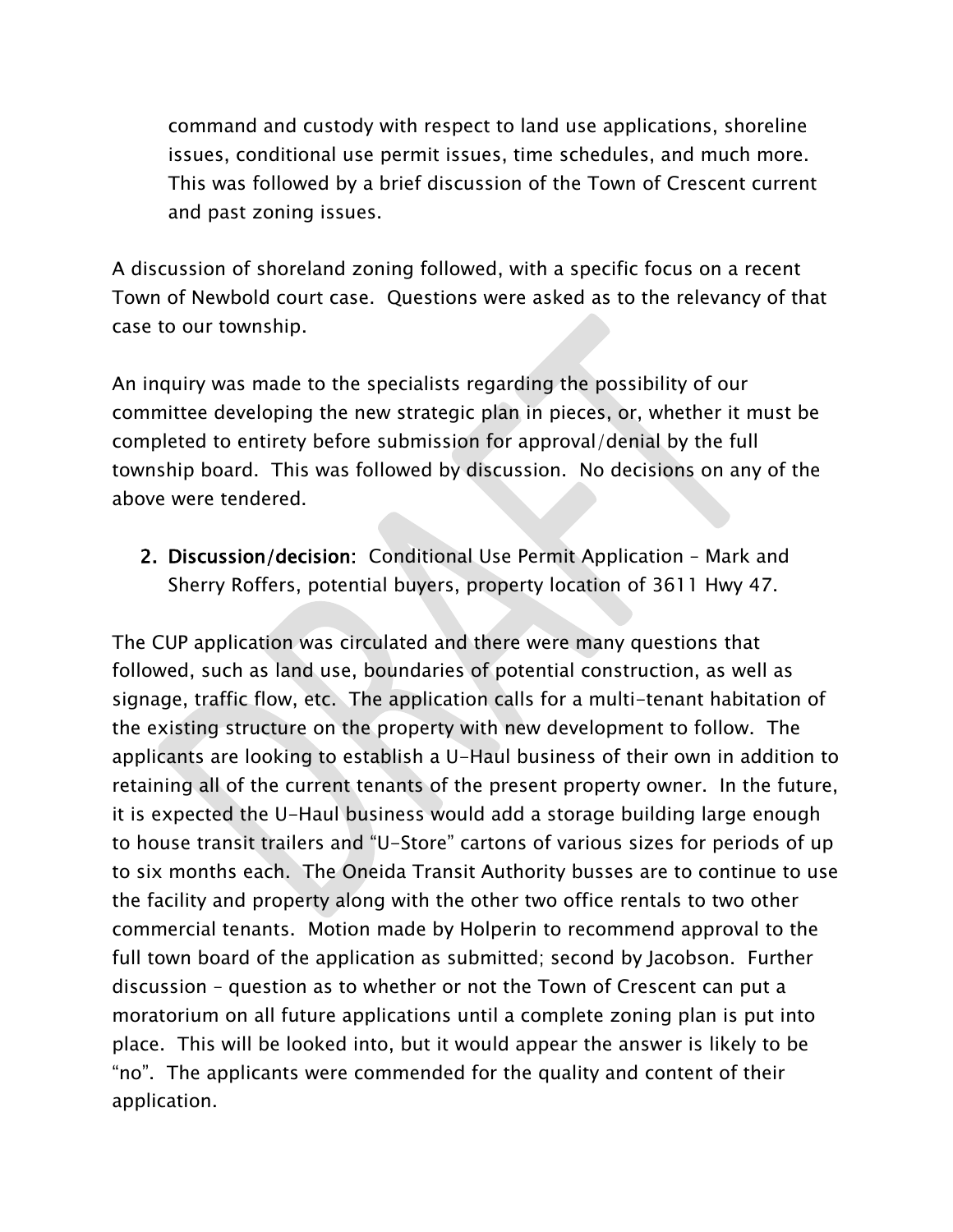There was a request by Novak to get minutes of each meeting distributed sooner (following the conclusion of each meeting) to afford members of this committee to have the ability to refresh their recollections of the many issues discussed and the details of applications submitted. This also relates to the ability to potentially have more time for application preparation and to have a reminder to the committee for any specific data that might need to be brought before the full board when they do the final approval/denial of applicants.

Anderson submitted that she was concerned about lighting that might be used with this proposed project. She related to the committee that another property she is familiar with uses upward-directed LED lighting and she finds that this is way too bright for surrounding property owners. Following some discussion, an amended motion was made by Holperin: "The committee shall recommend approval of the application as submitted to the full Town of Crescent Board, with the additional caveat that any LED lighting is to be downward facing,"; second by Jacobson. Aye; all. Nays; none.

3. Discussion/decision: Administrative Review Tourist Rooming House Permit application – Eric Jensen, owner; property location, 2884 Wausau Road.

Discussion ensued with some significant background information supplied by Town Chair Knutson. These included comments about past use issues of the property with guests and family members, parking, septic and drain field capacity, and more. Concerns were shared about guest partying and how it might affect surrounding residences, possible use of fireworks, post-sunset noise levels, watercraft use and potential abuse, notifying guests about invasive species issues, dock use, and the potential for blocking the fairly narrow road used by those located further down the drive. Motion offered by Holperin, "Planning committee to recommend to full Town Board to approve application, with the condition that the property owner make specific information on each of the issues above available to all potential renters prior to arrival and to educate them to the fullest extent when they are checking in for their stay"; second by Novak. Aye, all; Nay, none.